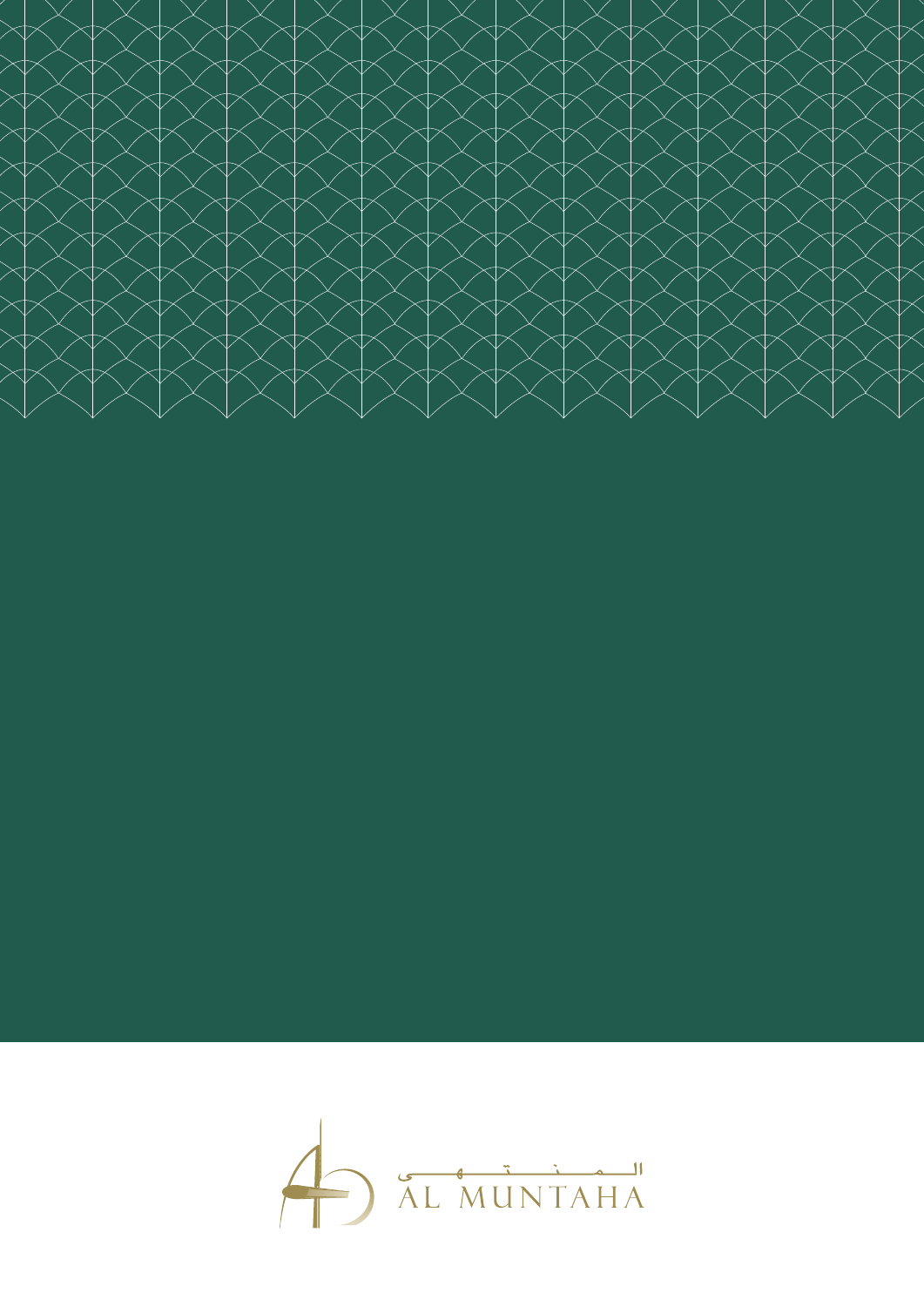# Degustation Menu

AED 1,200 per person\*

#### **Belon Oyster A, D**

Champagne Sauce,Broccolini

\*\*\*\*

## **Saint-Jacques Scallop N, D**

Cauliflower, Almond, Caviar

\*\*\*\*

#### **Blue Lobster D**

Lemon Beurre Blanc Sauce, Amarillo Pepper

\*\*\*\*

#### **Marinated Mackerel**

Green Gazpacho, Crispy Turnip

\*\*\*\*

# **Foie Gras Bottoni A, D, G**

King Crab, Chicken Consommé

\*\*\*\*

#### **Turbot D, A** Artichoke Barigoule, Shellfish Emulsion Black Truffle

\*\*\*\*

**White Chocolate D** Mustard, Gorgonzola

\*\*\*\*

## **Tableau D'Amour D, N, G**

Ginger Gel, Saffron Cream, Raspberry Cremeux

Degustation menu is available for the whole table only

All prices are in UAE Dirhams and inclusive of 10% Municipality fees, 7% service charge and Value Added Tax Indicated Dish is V-Vegetarian, N-Contains Nuts, G-Contains Gluten, D-Contains Dairy, A-Contains Alcohol \*Dishes not included in the half board package and are subject to an additional charge